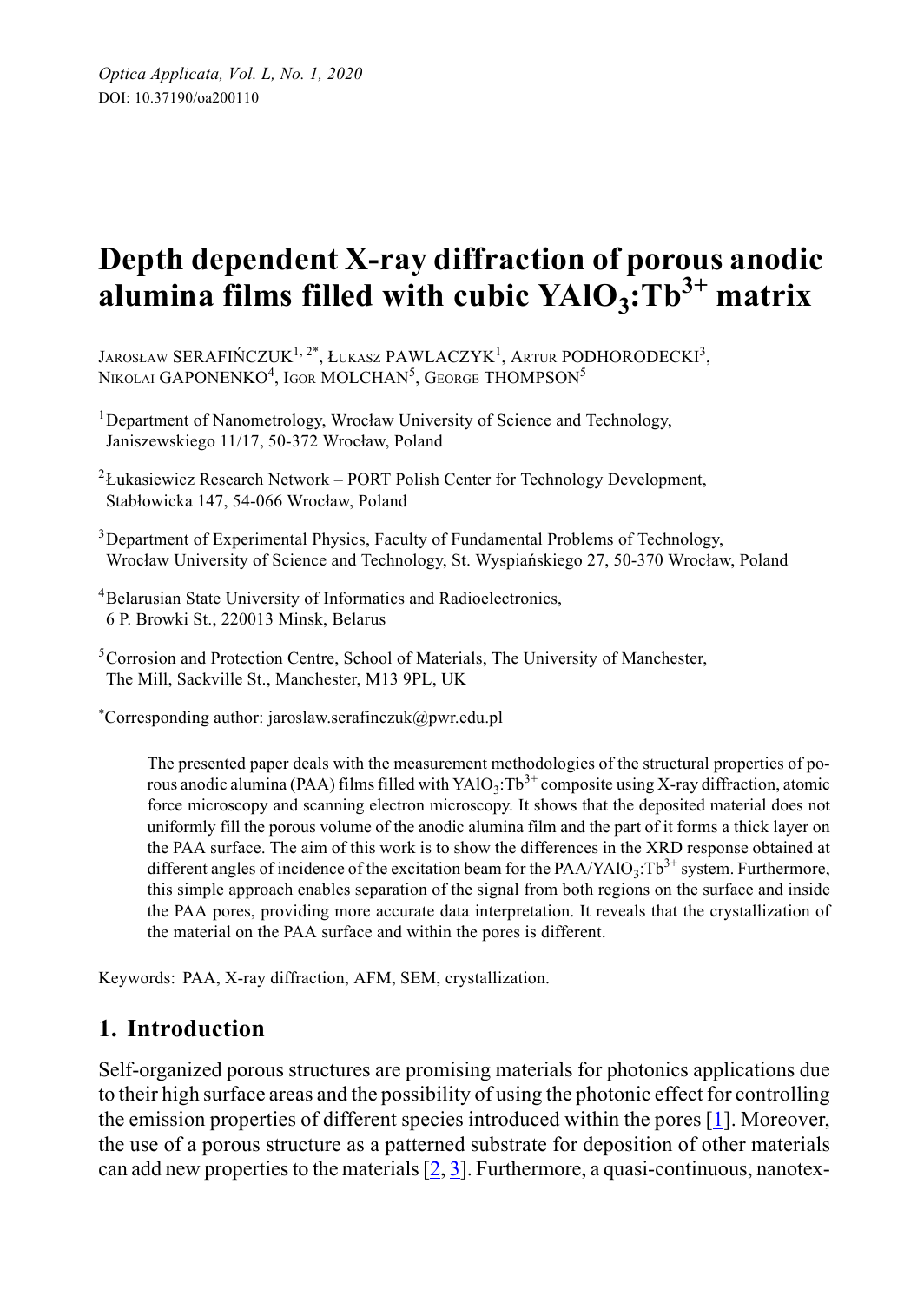tured, 1 µm thickness YAlO<sub>3</sub> film was formed in porous anodic alumina (PAA)  $[4, 5]$  $[4, 5]$  $[4, 5]$  $[4, 5]$ which is complicated employing other approaches.

Examination of PAA with material embedded in the pores may not be straightforward due to the formation of the material both at the top of the substrate and within the pores. Consequently, the material may be present in at least two different phases due to the different growth conditions. This is even more complicated for pseudo-binary compounds such as yttria-aluminum composite, which are known to exist in three different phases, namely yttrium aluminum garnet (YAG,  $Y_3AI_5O_{12}$ ), yttrium aluminum perovskite (YAP, YAlO<sub>3</sub>) [\[6](#page-7-0)] and yttrium aluminum monoclinic (YAM, Y<sub>4</sub>Al<sub>2</sub>O<sub>9</sub>). Further, more than one form of  $YAIO_3$ , *e.g.* hexagonal, cubic and amorphous, can be obtained under low temperature annealing conditions  $[7]$ . In most cases, one material may be present as a combination of several phases. In this case, the situation is even more complicated since an additional, native oxide form may be present in the walls of the substrate  $[8, 9]$  $[8, 9]$  $[8, 9]$ . Additionally, doping with lanthanides can also influence the structural properties of the material [[10\]](#page-7-4).

One of the well-known techniques that is sensitive to crystalline phases is XRD. However, it is important to interpret precisely the XRD results since the proper interpretation of the phase contents will have important consequences in interpreting the optical properties. For example, the optical properties of lanthanide ions strongly depend on their local environment, *e.g.* present in a crystalline phase.

Thus, the aim of this work is to analyze structural properties of  $PAA/YAIO<sub>3</sub>:Tb<sup>3+</sup>$ samples obtained at three different  $Tb^{3+}$  concentrations, including the complex character of the material.

### **2. Experiment**

Samples have been fabricated by co-precipitation in PAA grown on silicon and annealed at 1000°C. More details regarding the samples preparation can be found in our recent paper  $[4]$  $[4]$ .

XRD spectra were obtained using a PHILIPS MRD diffractometer supported by the parallel beam optics and CuK<sub>a1</sub> = 1.540597 Å radiation source. Theta-2theta scans and 2theta with a constant incident beam were performed. AFM images were collected using a VS microscope with the NanoScope V controller (Veeco Instruments) and a silicon tip operating in the tapping mode.

A Zeiss Ultra-55 scanning electron microscope (SEM), equipped with backscattered electron detection (BSDE) mode and energy dispersive X-ray (EDX) detectors, was employed for examination of the cross-section and chemical compositions of the samples. An acceleration voltage of 2 kV was used for recording the backscattered electron images with high *Z*-contrast. For examination of the cross-sections, the samples were fractured immediately prior to placing in the SEM chamber to minimize contamination that is crucial for imaging of non-conductive materials using BSDE. The acceleration voltage was increased to 8 kV for EDX characterization. EDX was employed to determine the concentration of Tb in the samples. Each sample was analyzed six times.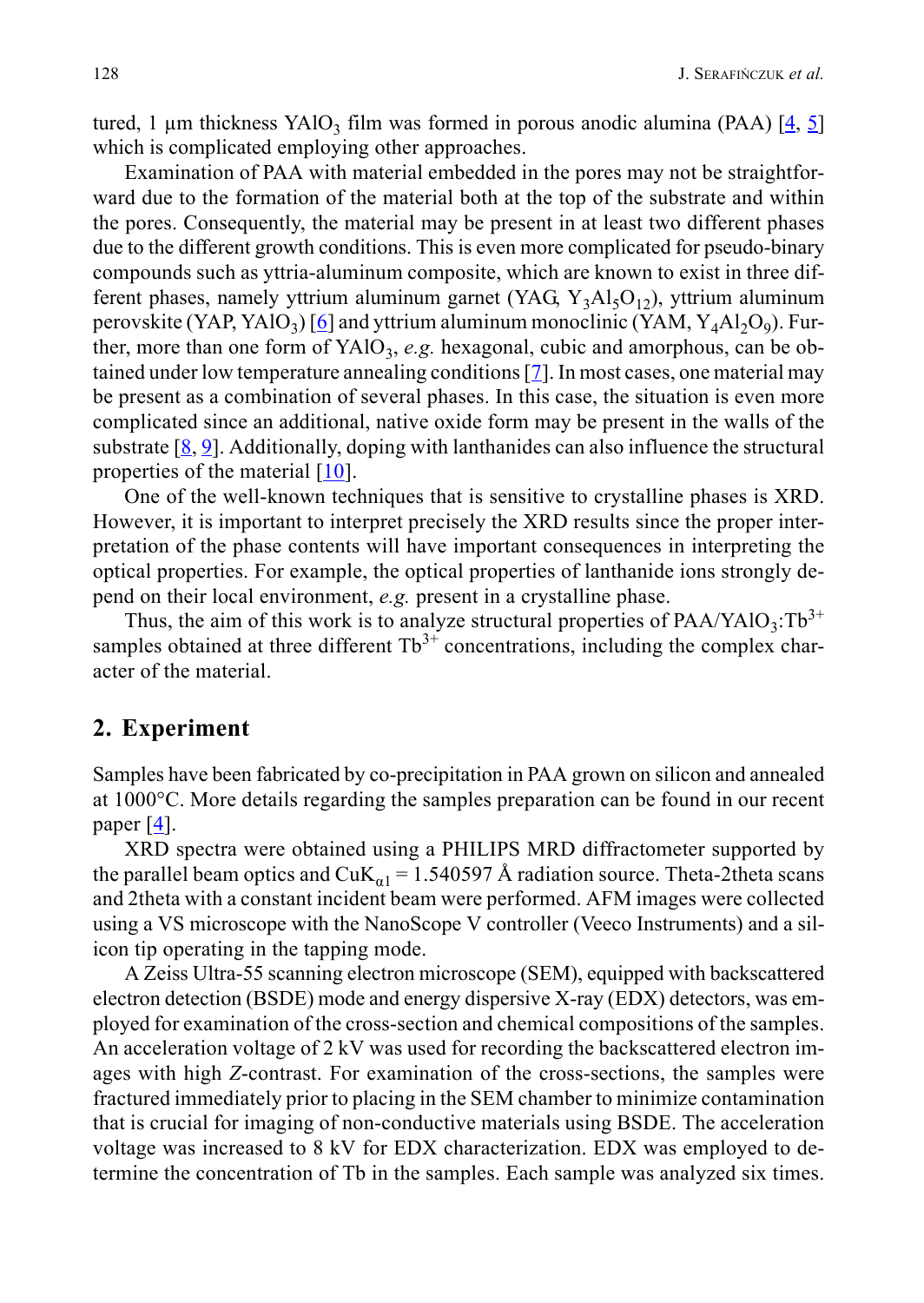The analysis was undertaken from the top of  $YAIO_3$  layer covering PAA. Thanks to it, we achieved the minimum influence of the PAA matrix. We also assumed that the  $YAIO<sub>3</sub>$  composition is the same in the pores. The diameter and penetration depth of the electron beam in YAlO<sub>3</sub> at an accelerating voltage of 8 kV are approximately 500 and 600 nm, respectively. This suggested that the contribution of the PAA matrix to the elemental composition is insignificant  $[4]$  $[4]$ .

## **3. Results and discussion**

First, three PAA:YAlO<sub>3</sub>:Tb<sup>3+</sup> samples, obtained with three different Tb<sup>3+</sup> concentrations (0.22, 0.87 and 2.11 at.%), were investigated using AFM and SEM. Figure 1 shows the surface topography of the selected sample obtained by AFM. It is evident in Fig. 1**a** that the material does not completely cover the macroscopic surface of the PAA film; the material is cracked, forming approximately continuous areas of approximately  $4 \times 4$  µm dimensions and 1 µm thickness. Open pores of the anodic alumina film may be observed in the individual cracks (Fig. 1**b**). However, due to the limited resolution of AFM, the granular structure of the materials deposited at the surface is not evident. Similar images have been obtained for all other samples and no influence of Tb3+ concentration on the surface morphology is evident. Moreover, Fig. 1**c** shows a digital image of investigated sample at 270 nm excitation, revealing strong green



Fig. 1. AFM images of the surface of the PAA/YAlO<sub>3</sub>:Tb<sup>3+</sup> sample with 0.87 at.% Tb<sup>3+</sup> (a, b), and digital image of the sample surface at an excitation wavelength of 270 nm (**c**).



Fig. 2. Scanning electron micrographs of the PAA/YAlO<sub>3</sub>:Tb<sup>3+</sup> sample with 0.87 at.% Tb<sup>3+</sup>: SEM image (**a**), and EDX image (**b**).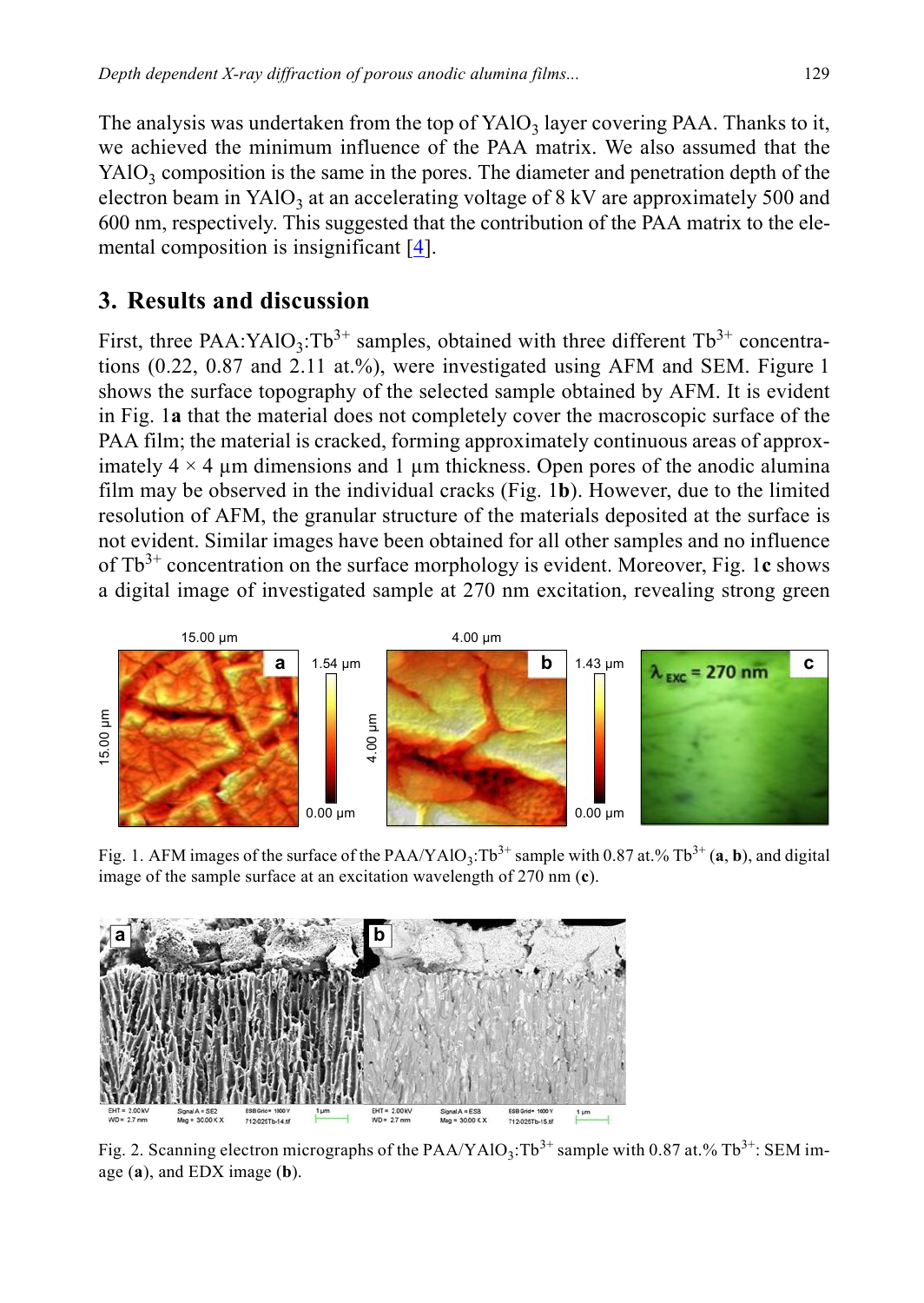emission from  $Tb^{3+}$  ions. Detailed investigations of optical properties of such materials have been already discussed elsewhere [[4,](#page-6-3) [5\]](#page-6-4).

In order to gain further insight into the morphology of the samples, the cross-sections of the samples were examined by SEM. Figure 2 shows the scanning electron micrographs for the PAA/YAlO<sub>3</sub>:Tb<sup>3+</sup> sample with 0.87 at.% Tb<sup>3+</sup>, revealing that the pores are partially filled with the material. Considering the much greater thickness of the PAA film than the layer of material deposited on the film surface, we should expect a significant contribution from the material confined within the pores to the macroscopic response of the sample. Moreover, it is suspected that crystallization of the yttrium-alumina composite at the surface and inside the pores takes place in a different way. Furthermore, doping of  $Tb^{3+}$  ions in the pores may occur in a variety of ways which influences the crystallization of  $YAO<sub>3</sub>$  in the pores and on the sample surface. Unfortunately, this effect of different crystallization types cannot be seen from the microscopic images. Therefore, the X-ray diffraction method has been used to study phase contents.

XRD is one of the basic methods which allows determination of the structural parameters of a material, calculation of particle size and phase identification. One of the basic measurement methods in XRD is the so-called theta-2theta scan, which involves measuring the diffraction pattern from the sample surface while changing the angle of incidence and diffraction of the X-ray beam. The method enables to obtain reflections from all crystal planes of the measured sample which are parallel to the surface plane of the sample. The application of this method in this case is not proper because the information about phase contents in  $YAO<sub>3</sub>$  is received from various locations, including the surface layer and pore volume of the anodic film – Fig. 3**a**. Thus, the measurements that separate information from the bulk and the surface of the sample are required. This may be realized by measurement at a constant small angle of incidence of the X-ray



Fig. 3. Diagram of X-ray beams to scans: theta-2theta (**a**), and 2theta with constant incidence beam (**b**); the area of X-ray beam penetrating the structure was indicated.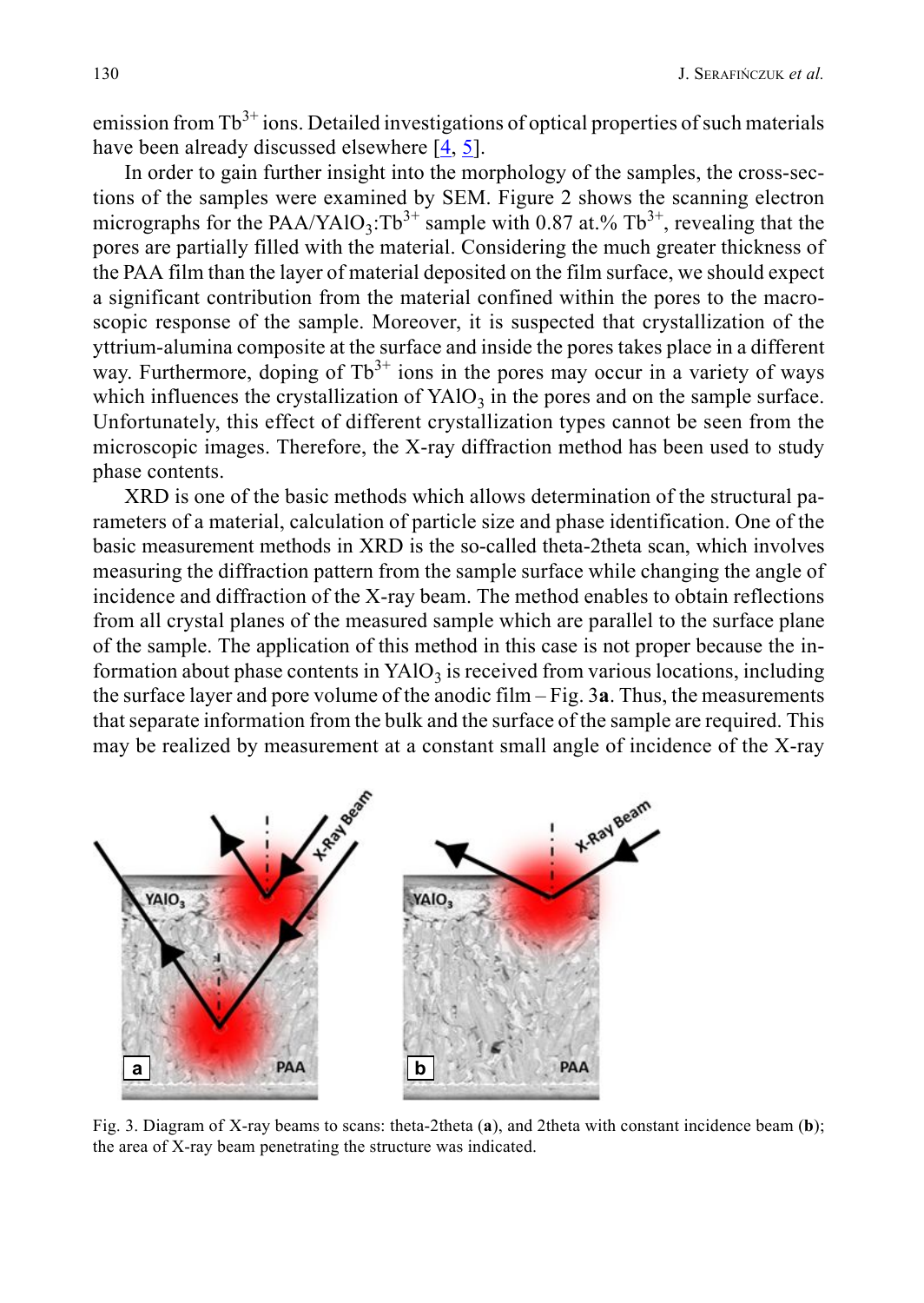beam to the sample  $(\leq 7^{\circ},$  typically 4°) [[11](#page-7-5)]. At low angle, the beam slips over the surface and does not penetrate deeply into the sample, thus probing the near-surface region of the sample – Fig. 3**b**. In theta-2theta measuring mode, the depth of penetration of the X-ray beam is variable and depends on the angle of incidence. For the initial value, *i*.*e*. 5° is 4.60 µm, and for the end value, *i*.*e*. 55° is 43.24 µm. For constant angle of incidence equal to  $4^{\circ}$  we have constant penetration depth 3.68  $\mu$ m.

The two types of measurement that have been performed, including theta-2theta scan and 2theta scan, employ various and constant angle of incidence of the beam to the sample, respectively. Figure 4 shows the diffraction curves for both cases. Significant differences in XRD signals can be observed for all samples for both XRD configurations. This could be due to the fact that in one case we probe mainly the top layer of  $YAO<sub>3</sub>$  materials, while in the second case we average the signal from material in two regions: at the PAA near-surface region only and averaged over the surface and porous volume.

The main differences are clearly distinguished by comparing the reflections between 50 $^{\circ}$  and 60 $^{\circ}$  and the reflections around 30 $^{\circ}$ . In the theta-2theta scans, these reflections have much reduced intensity than the 2theta scans. In the 2theta scans, the reflections related to  $A1_2O_3$ , located near 70°, are weak. This confirms that for the 2theta scan with a small and constant angle of incidence, the X-ray beam slightly penetrates into the sample, thus collecting information from the material located mainly on the surface of the PAA film. Reflections of  $A<sub>1</sub>O<sub>3</sub>$  on these scans are less intense. For the theta-2theta scan, the angle of incidence of the X-ray beam to the sample varies



Fig. 4. XRD Spectra of the measured samples annealed with different concentration of Tb<sup>3+</sup> ions and the XRD spectra of the  $A1_2O_3$  (JCPDS Card No. 04-0877) matrix without the YAlO<sub>3</sub> composite. Other unmarked peaks come from  $YAO_3$  particles (JCPDS Card No. 38-0222); theta-2theta scan mode (a), and 2theta scan mode (**b**).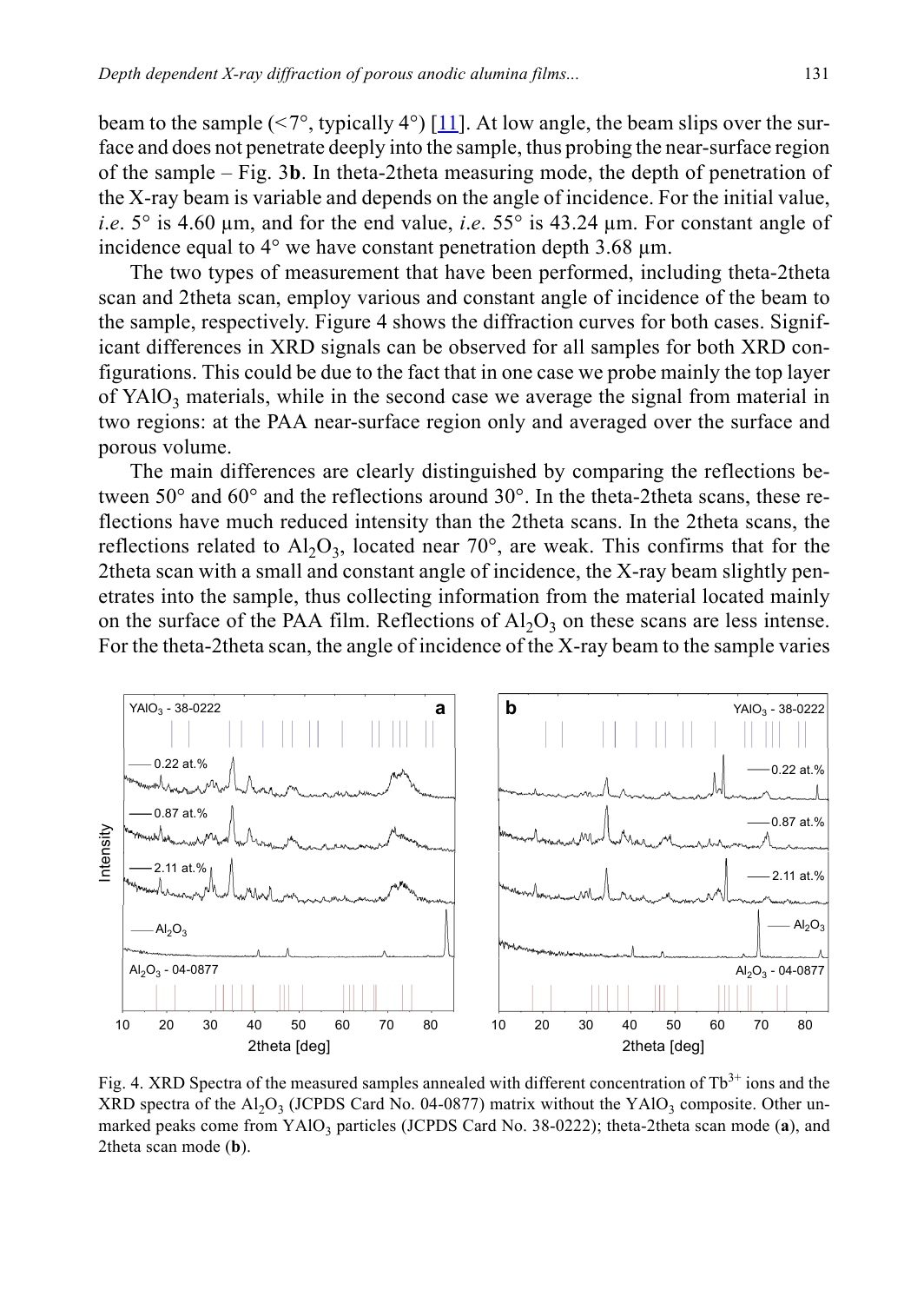from 5° to 55°; the larger the angle of incidence, the greater the penetration depth of the X-ray beam into the sample. Thus, the presented diffraction patterns display relatively intense reflections from the alumina matrix.

In addition, for both types of scans and for selected reflections, the average sizes of the crystallites were determined. For this calculation, the Scherrer equation [[12\]](#page-7-6) was used

$$
d = \frac{0.9\lambda}{\beta \cos \theta}
$$

where  $\lambda$  is the wavelength of the X-ray radiation,  $\beta$  is the full width at half maximum of the peak by which the crystallite size is determined and *θ* is the Bragg angle of the concerned diffraction peak.

The average dimensions of the crystallites in the surface layer are much larger than those in the pores. The average pore diameter in the PAA layer is 150 nm. For the sample with 0.87 at.% of  $Tb^{3+}$ , the peak that was located at position 32.8 the average crystallite size were 306 Å, and for crystallites which were inside the alumina matrix were 240 Å. The uncertainty of the Scherrer equation depends on the value of *β* and for this range of crystallite size is 5% [[13](#page-7-7)]. Significantly, it was revealed from Scherrer analysis that the size of the YAlO<sub>3</sub> grains depends on  $Tb^{3+}$  concentration. For YAlO<sub>3</sub> peak centered at 32.8°, the crystallite size determined for the 2theta scan mode increases in the order 263 Å for 0.22 at.%  $\leq$  321 Å for 0.87 at.%  $\leq$  418 Å for 2.11 at.%. For theta-2theta scans the order is as follows: 187 Å for 0.22 at.%  $< 234$  Å for 0.87 at.%  $< 373$  Å for 2.11 at.% (Fig. 5). It can be concluded that the crystallite sizes of  $YAlO<sub>3</sub>$  located on the surface region of the samples are larger than those located in the pores of anodic alumina. From this it follows that the size of the crystallizing particles depends not only on the  $Tb^{3+}$  ion concentration, but also the on areas in which crystallization occurs. Such areas include the porous space confined within the walls of the anodic alumina cell or the free space outside the pores.



Fig. 5. Crystallite size of YAlO<sub>3</sub> *vs*. concentration of Tb<sup>3+</sup> ions.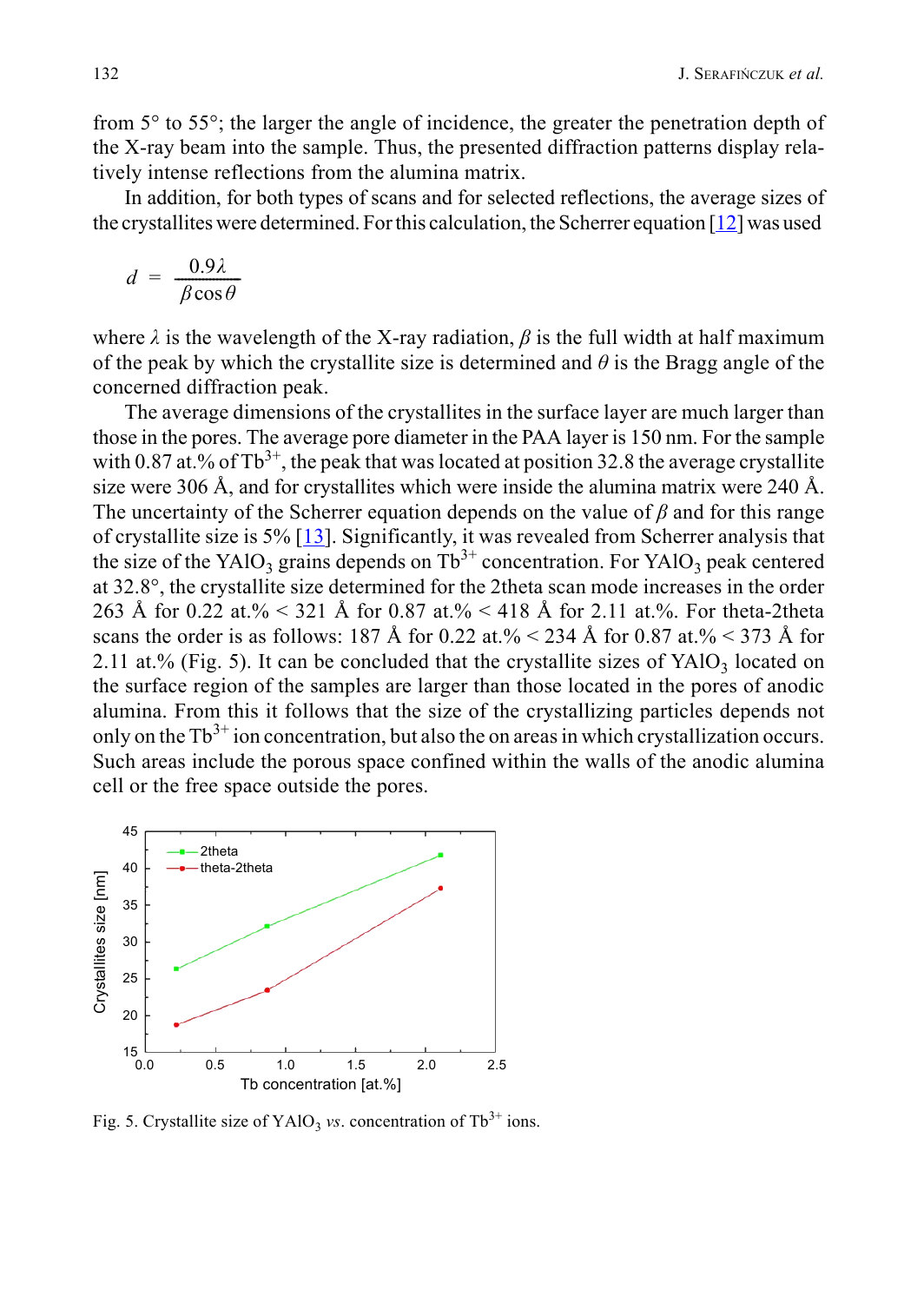For the same type of scan, differences are evident between the intensities of a particular reflection. For the theta-2theta scans, the intensity of the reflection at 17° increases with increase of  $Tb^{3+}$  concentration from 110 cps for 0.22 at.% to 117 cps for 0.87 at.% and 2.11 at.%. This tendency is also evident for the 2theta scans, where for the same YAlO<sub>3</sub> reflections, the intensity increases from 109 cps for 0.22 at.% to 123 cps for 2.11 at.%; however, the intensity for the sample with 0.87 at.%  $Tb^{3+}$  is 128 cps. This difference is consistent with the thickness of  $YAlO<sub>3</sub>$  composite deposited on the sample surface.

## **4. Conclusion**

We have shown in the present study that spatially different information about the  $PAA/YAIO<sub>3</sub>$  structure may be generated, depending on the type of XRD scan. The 2theta scan at a constant, relatively small angle of incidence of the X-ray beam (typically  $4^{\circ}$ ) provides information about the surface layer due to the shallow penetration of the sample by the X-ray beam. Conversely, for the theta-2theta scan with the angle of incidence of the X-ray beam varying from 5° to 55° provides information from the bulk of the sample due to the relatively deep penetration. It was revealed by employing a combination of the two types of scans applied to the  $PAA/YAIO_3: Tb^{3+}$  composite structure that *i*) crystallites size in the YAlO<sub>3</sub>:Tb<sup>3+</sup> surface layer is larger than that in the pores of PAA, and *ii*) the increasing concentration of  $Tb^{3+}$  ions in YAlO<sub>3</sub> causes generation of larger  $YAlO<sub>3</sub>$  crystallites.

*Acknowledgments* – This work was supported by the National Center of Science OPUS 13 Grant No. 2017/25/B/ST7/01203, as well as a Statutory Grant of Department of Nanometrology of WrUST.

#### **References**

- <span id="page-6-0"></span>[1] WITTMANN H.F., GRÜNER J., FRIEND R.H., SPENCER G.W.C., MORATTI S.C., HOLMES A.B., *Microcavity effect in a single-layer polymer light-emitting diode*, Advanced Materials **7**(6), 1995, pp. 541–544, DOI: [10.1002/adma.19950070604.](https://doi.org/10.1002/adma.19950070604)
- <span id="page-6-1"></span>[2] PODHORODECKI A., GAPONENKO N.V., BANSKI M., RUDENKO M.V., KHOROSHKO L.S., SIERADZKI A., MISIEWICZ J., *Green emission from barium-strontium titanate matrix introduced into nano-porous anodic alumina*, Optical Materials **34**(9), 2012, pp. 1570–1574, DOI: [10.1016/j.optmat.2012.03.025.](https://doi.org/10.1016/j.optmat.2012.03.025)
- <span id="page-6-2"></span>[3] GAPONENKO N.V., KORTOV V.S., RUDENKO M.V., PUSTOVAROV V.A., ZVONAREV S.V., SLESAREV A.I., MOLCHAN I.S., THOMPSON G.E., KHOROSHKO L.S., PRISLOPSKII S.YA., *Inhomogeneous nanostructured honeycomb optical media for enhanced cathodo- and under-x-ray luminescence*, Journal of Applied Physics **111**(10), 2012, article 103101, DOI: **10.1063/1.4717740**.
- <span id="page-6-3"></span>[4] PODHORODECKI A., GAPONENKO N., ZATRYB G., MOLCHAN I.S., MOTYKA M., SERAFINCZUK J., GOLACKI L., KHOROSHKO L.S., MISIEWICZ J., THOMPSON G.E., *Ion–ion interaction in two-dimensional nanoporous alumina filled with cubic YAlO<sub>3</sub> :*  $Tb^{3+}$  *matrix*, Journal of Physics D: Applied Physics 46(35), 2013, article 355302.
- <span id="page-6-4"></span>[5] LIU, B. SHI J., WANG Q., TANG H., LIU J., ZHAO H., LI D., LIU J., XU X., WANG Z., XU J., *Crystal growth, polarized spectroscopy and Judd–Ofelt analysis of Tb:YAlO3*, Spectrochimica Acta Part A: Molecular and Biomolecular Spectroscopy **200**, 2018, pp. 58–62, DOI: [10.1016/j.saa.2018.04.006.](https://doi.org/10.1016/j.saa.2018.04.006)